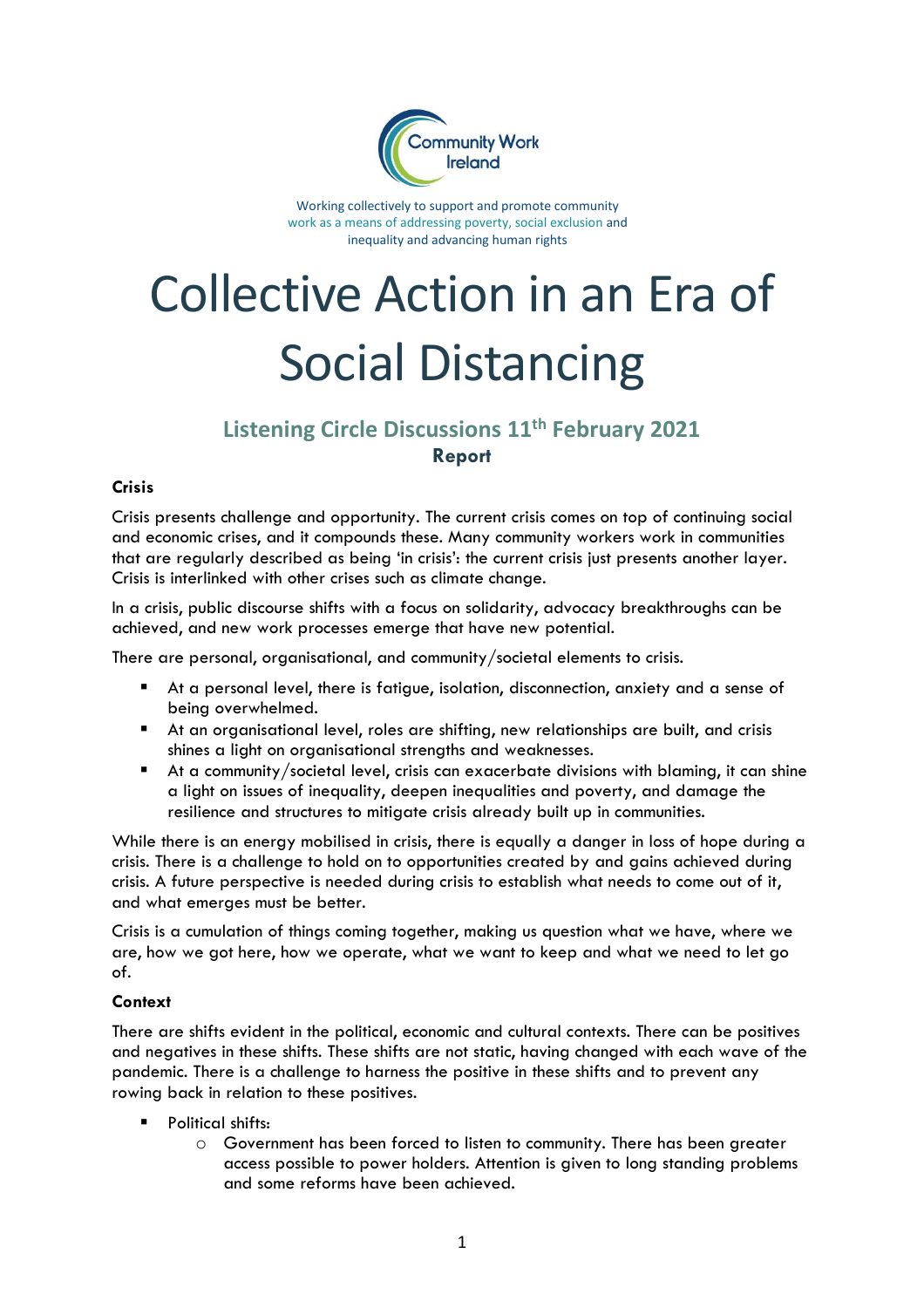- o The lack of gender balance and diversity in politics is exposed.
- o A broader perspective is taken in terms of viewing Ireland north and south, and viewing Ireland within the EU.
- o New sources of authority have emerged, in particular public health officials.
- o There is new recognition of the need for strong and effective public services.
- Economic shifts:
	- o Official perspectives on public debt and increased public expenditure have shifted with less focus on austerity and cutbacks than in previous times.
	- o The market is seen to fail and the neoliberal project is under the spotlight.
	- o Ideas of basic income and living wage emerge with more viability on foot of the pandemic payments.
	- o Workers' rights and conditions come under the spotlight, in particular in relation to workers deemed essential who are subject to harsh working conditions that have not improved.
- Cultural shifts:
	- o An emphasis on solidarity, wellbeing, and work life balance is evident in discourse and public concerns.
	- o There is space to name feelings and experiences of vulnerability.
	- o There is new interest in community.
	- o Positive action measures have been implemented without the predicted dire consequences of such an approach.
	- o There is a consciousness of the importance of interdependence and a shift in understanding of interdependent power.

There is a change of consciousness with people seeing a bigger picture, people engaging in activism online, and people building community that has a global dimension. The crisis has shown that things can change. It has demonstrated how things that were deemed impossible have suddenly become possible. This is politicising people, who now look on politics and economics in a different way.

Crisis has highlighted and amplified educational disadvantage. It has exposed the digital divide.

### **Community Work**

There are two sides to the experience and situation of the community worker and the purpose and practice of community organisations.

- On the downside:
	- o Community workers and community organisations are caught up in emergency work rather than their intended roles. Skills in crisis management come to the fore.
	- o Community work is tied into a reactive or firefighter mode, without the space to be reflective and to think through situations. New expectations of community organisations to play such roles could become entrenched.
	- o The role to deliver a care package has been acknowledged, but this is far from the role community workers and community organisations have identified for themselves. The real value of community organisations has yet to be realised and understood.
- On the upside:
	- o Community work has been able to be more creative in finding new ways to operate and pursue its goals. Blended work with an online element has enabled greater reach for community workers and has allowed for more democratic processes. Community workers have gained new skills in adapting to the crisis.